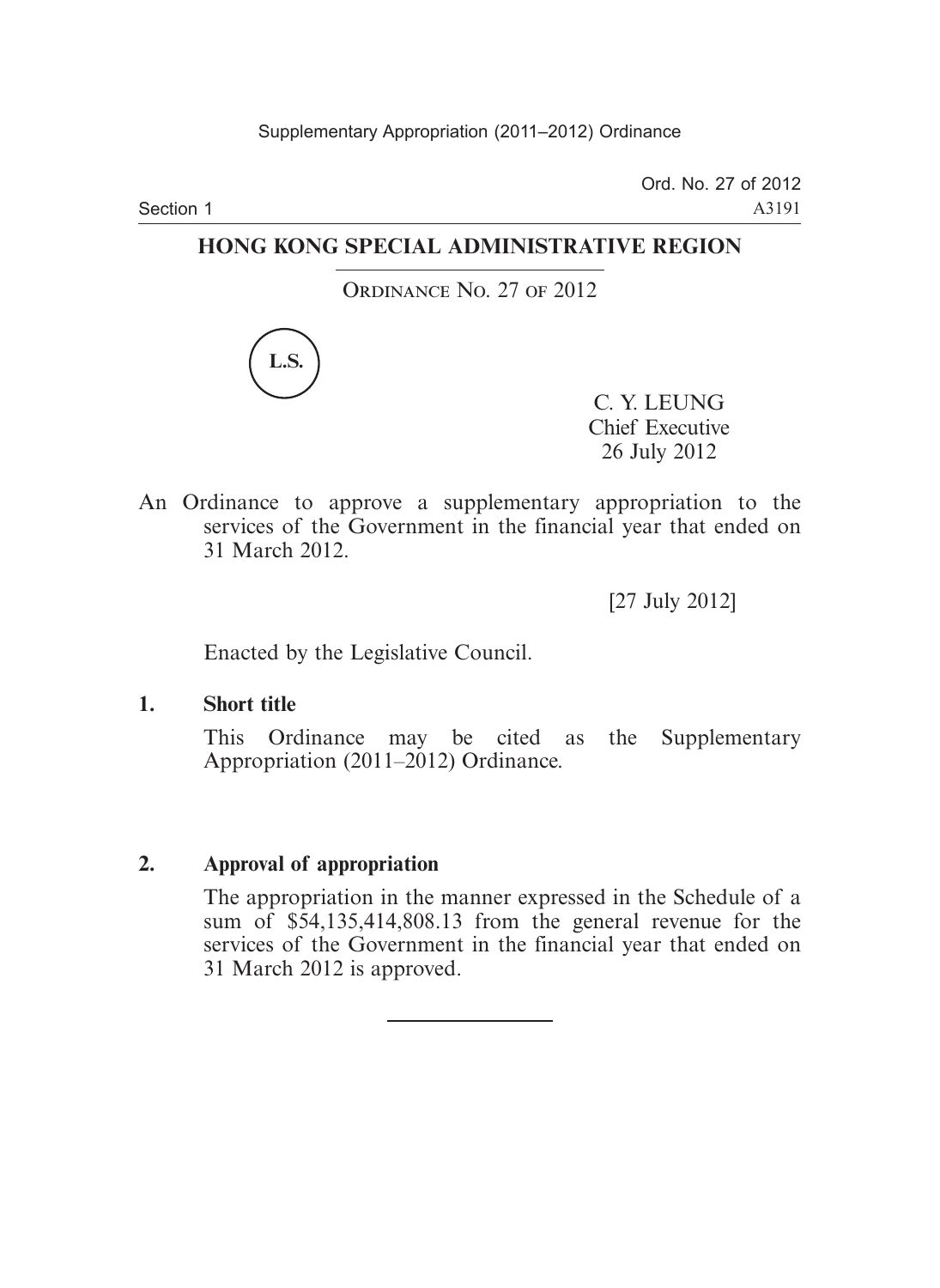| Schedule          |                     | Ord. No. 27 of 2012<br>A3193 |
|-------------------|---------------------|------------------------------|
|                   | <b>Schedule</b>     | $\left[ \text{s. 2} \right]$ |
| Number<br>of Vote | Head of Expenditure | Amount<br>of Vote            |

| t Vote | Head of Expenditure                       | of Vote<br>S      |
|--------|-------------------------------------------|-------------------|
| 21     |                                           | 4,937,739.14      |
| 23     |                                           | 216,580.05        |
| 24     |                                           | 3,622,204.38      |
| 25     | Architectural Services Department         | 51, 262, 216. 77  |
| 28     |                                           | 8,277,703.80      |
| 30     | Correctional Services Department          | 87,694,636.29     |
| 39     | Drainage Services Department              | 29,878,538.18     |
| 42     | <b>Electrical and Mechanical Services</b> | 10,283,647.79     |
| 44     | Environmental Protection Department       | 544,328,300.73    |
| 49     | Food and Environmental Hygiene            | 96,220,167.11     |
| 53     | Government Secretariat: Home Affairs      | 13,405,991,091.77 |
| 60     |                                           | 32,483,073.73     |
| 62     |                                           | 1,904,294,507.50  |
| 70     |                                           | 52,885,452.77     |
| 78     | Intellectual Property Department          | 2,738,947.59      |
| 79     |                                           | 1,407,539.27      |
| 91     |                                           | 39,616,451.62     |
| 92     |                                           | 76,671,058.21     |
| 95     | Leisure and Cultural Services Department  | 195,388,562.45    |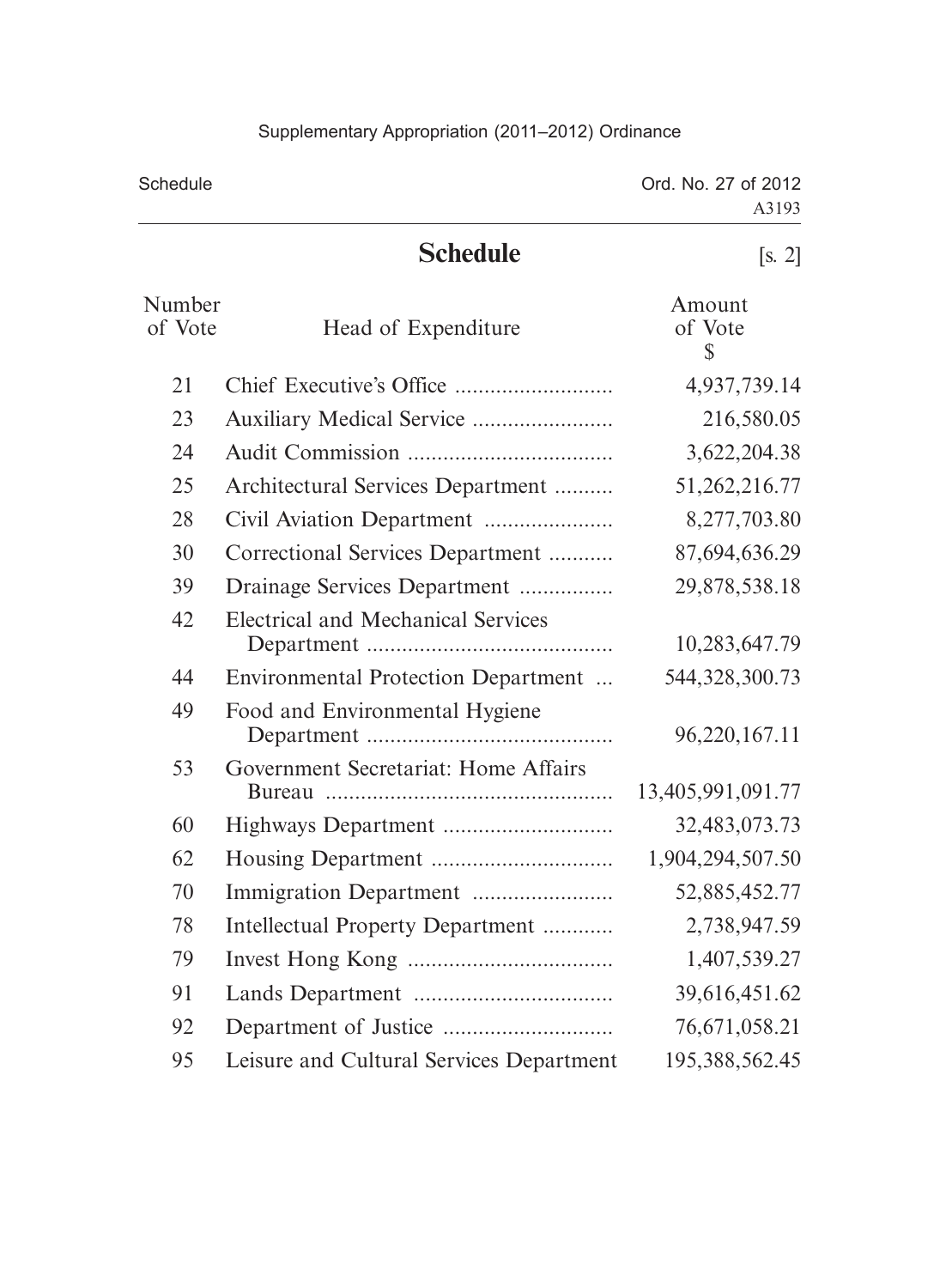## Supplementary Appropriation (2011–2012) Ordinance

| <b>Schedule</b>   |                                                                                                      | Ord. No. 27 of 2012<br>A3195 |  |
|-------------------|------------------------------------------------------------------------------------------------------|------------------------------|--|
| Number<br>of Vote | Head of Expenditure                                                                                  | Amount<br>of Vote<br>S       |  |
| 96                | Government Secretariat: Overseas<br>Economic and Trade Offices                                       | 2,810,144.84                 |  |
| 112               | Legislative Council Commission                                                                       | 1,966,482.81                 |  |
| 114               |                                                                                                      | 4,773,000.00                 |  |
| 118               |                                                                                                      | 11,284,433.68                |  |
| 121               | <b>Independent Police Complaints</b>                                                                 | 858,917.00                   |  |
| 122               |                                                                                                      | 592,934,363.84               |  |
| 136               | <b>Public Service Commission Secretariat </b>                                                        | 729,001.37                   |  |
| 140               | Government Secretariat: Food and<br>Health Bureau (Health Branch)                                    | 1,646,240,667.73             |  |
| 143               | Government Secretariat: Civil Service                                                                | 20, 317, 787. 91             |  |
| 147               | Government Secretariat: Financial<br>Services and the Treasury Bureau (The                           | 29,814,841,802.99            |  |
| 148               | Government Secretariat: Financial<br>Services and the Treasury Bureau<br>(Financial Services Branch) | 4,848,417.13                 |  |
| 155               | Government Secretariat: Innovation and                                                               | 4,427,942.82                 |  |
| 156               | Government Secretariat: Education                                                                    | 3,612,037,616.28             |  |
| 168               |                                                                                                      | 4,938,477.26                 |  |
| 170               | Social Welfare Department                                                                            | 923,402,285.68               |  |
| 173               | Student Financial Assistance Agency                                                                  | 129,666,313.24               |  |